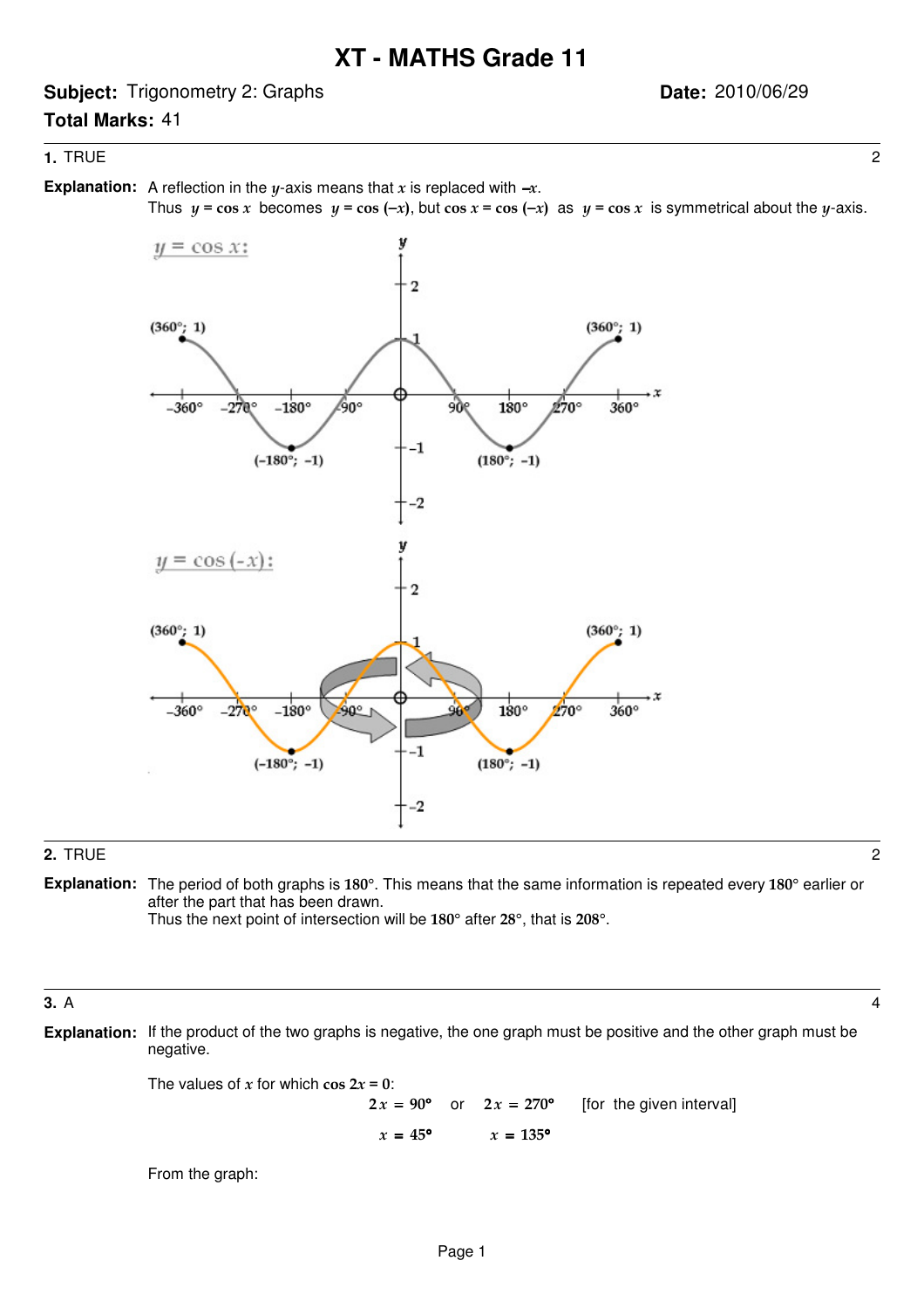|                     | $\tan x = 0$ and $\cos 2x$ positive<br>for $x = 0^{\circ}$ :                                                                                                                                                                                                                                                                                              |                |
|---------------------|-----------------------------------------------------------------------------------------------------------------------------------------------------------------------------------------------------------------------------------------------------------------------------------------------------------------------------------------------------------|----------------|
|                     | both $\tan x$ and $\cos 2x$ positive<br>for $0^{\circ} < x < 28^{\circ}$ :                                                                                                                                                                                                                                                                                |                |
|                     | both $\tan x$ and $\cos 2x$ positive<br>for $x = 28^{\circ}$ :                                                                                                                                                                                                                                                                                            |                |
|                     | both $\tan x$ and $\cos 2x$ positive<br>for $28^{\circ} < x < 45^{\circ}$ :                                                                                                                                                                                                                                                                               |                |
|                     | $\tan x$ positive and $\cos 2x = 0$<br><u>for <math>x = 45^{\circ}</math>:</u>                                                                                                                                                                                                                                                                            |                |
|                     | for $45^{\circ} < x < 90^{\circ}$ :<br>$\tan x$ positive and $\cos 2x$ negative                                                                                                                                                                                                                                                                           |                |
|                     | $\tan x$ does not exist<br>for $x = 90^{\circ}$ :                                                                                                                                                                                                                                                                                                         |                |
|                     | for $90^{\circ} < x < 135^{\circ}$ :<br>both $\tan x$ and $\cos 2x$ negative                                                                                                                                                                                                                                                                              |                |
|                     | $\tan x$ negative and $\cos 2x = 0$<br>for $x = 135^{\circ}$ :                                                                                                                                                                                                                                                                                            |                |
|                     | for $135^{\circ} < x < 180^{\circ}$ :<br>$\tan x$ negative and $\cos 2x$ positive                                                                                                                                                                                                                                                                         |                |
|                     | for $x = 180^{\circ}$ :<br>$\tan x = 0$ and $\cos 2x$ positive                                                                                                                                                                                                                                                                                            |                |
|                     | Then<br>$\tan x \cdot \cos 2x < 0$ for $45^{\circ} < x < 90^{\circ}$ and $135^{\circ} < x < 180^{\circ}$                                                                                                                                                                                                                                                  |                |
|                     | : $\tan x \cdot \cos 2x < 0$ for $(45^{\circ}; 90^{\circ})$ and $(135^{\circ}; 180^{\circ})$                                                                                                                                                                                                                                                              |                |
| 4. FALSE            | $\overline{2}$                                                                                                                                                                                                                                                                                                                                            |                |
|                     | <b>Explanation:</b> If the asymptotes are at $x = -30^{\circ}$ and $x = 30^{\circ}$ , then the period of this function will be 60°.<br>There will therefore be 3 'repeats' of the graph between $0^{\circ}$ and $180^{\circ}$ .<br>Therefore, the value of b will be 3.                                                                                   |                |
| 5. B                |                                                                                                                                                                                                                                                                                                                                                           | $\overline{2}$ |
|                     | <b>Explanation:</b> A has the greatest amplitude, but this is not asked.<br>The first x-intercept of A is at $x = 90^{\circ}$ ; this means the period is 360°.                                                                                                                                                                                            |                |
|                     | <b>B</b> and C have the same amplitudes, even though C is a reflection about the $x$ -axis.<br>The first x-intercept of B is at $x = 135^{\circ}$ ; this means the period is 540°.                                                                                                                                                                        |                |
|                     | The first x-intercept of C is at $x = 45^{\circ}$ ; this means the period is 180°.                                                                                                                                                                                                                                                                        |                |
|                     | Thus the graph with the greatest period is <b>B</b> .                                                                                                                                                                                                                                                                                                     |                |
| 6. C                | 3                                                                                                                                                                                                                                                                                                                                                         |                |
|                     | <b>Explanation:</b> The minimum value of $f$ is $-1$ , therefore the amplitude of this graph is 1.<br>As $f$ represents a cosine graph and the graph is in the same form as a 'normal' cosine graph, the value of<br>a will be equal to 1.<br>The graph of f has been moved $45^{\circ}$ to the right [cos (-90°) = 0, but in this graph cos (-45°) = 0]. |                |
|                     | As the graph has been moved $45^{\circ}$ to the right, the value of b will be equal to $-45^{\circ}$ .                                                                                                                                                                                                                                                    |                |
|                     | The maximum value of $g$ is 2, therefore the amplitude of this graph is 2.<br>As $g$ represents a sine graph and the graph has been rotated around the $x$ -axis, the value of $c$ will be<br>equal to $-2$ .                                                                                                                                             |                |
| 7. C                | $\overline{c}$                                                                                                                                                                                                                                                                                                                                            |                |
| <b>Explanation:</b> | The value $\frac{12}{10}$ has no impact on where the turning points are, but only on the<br>value of the turning points.                                                                                                                                                                                                                                  |                |
|                     | The period of $y = \frac{12}{10} \sin 2x$ has been doubled, that is there is twice as much<br>information recorded as the original graph.                                                                                                                                                                                                                 |                |
|                     | The graph of the equation $y = \frac{12}{10} \sin 2x$ for $0^{\circ} \le x \le 90^{\circ}$ is:                                                                                                                                                                                                                                                            |                |
|                     |                                                                                                                                                                                                                                                                                                                                                           |                |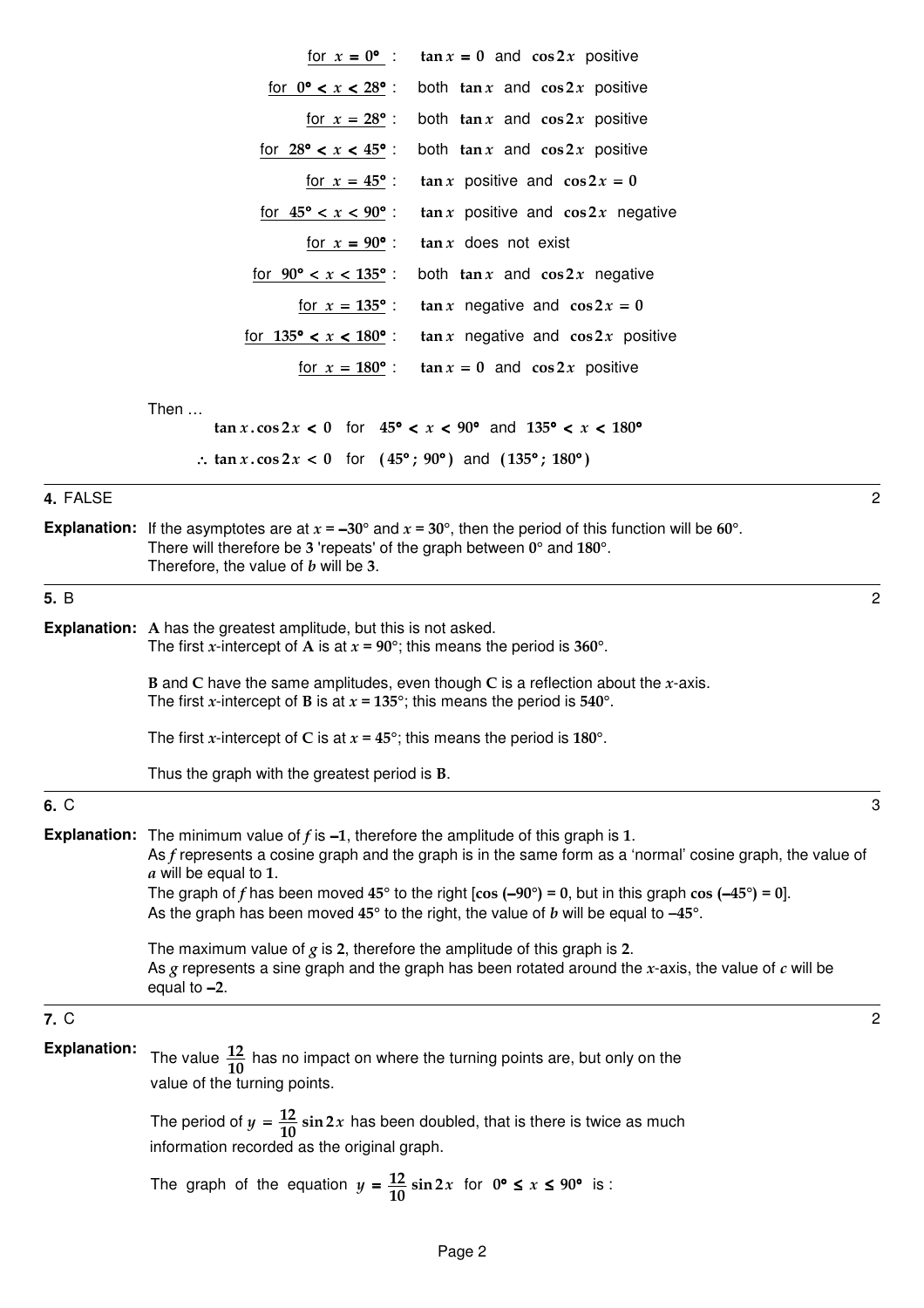